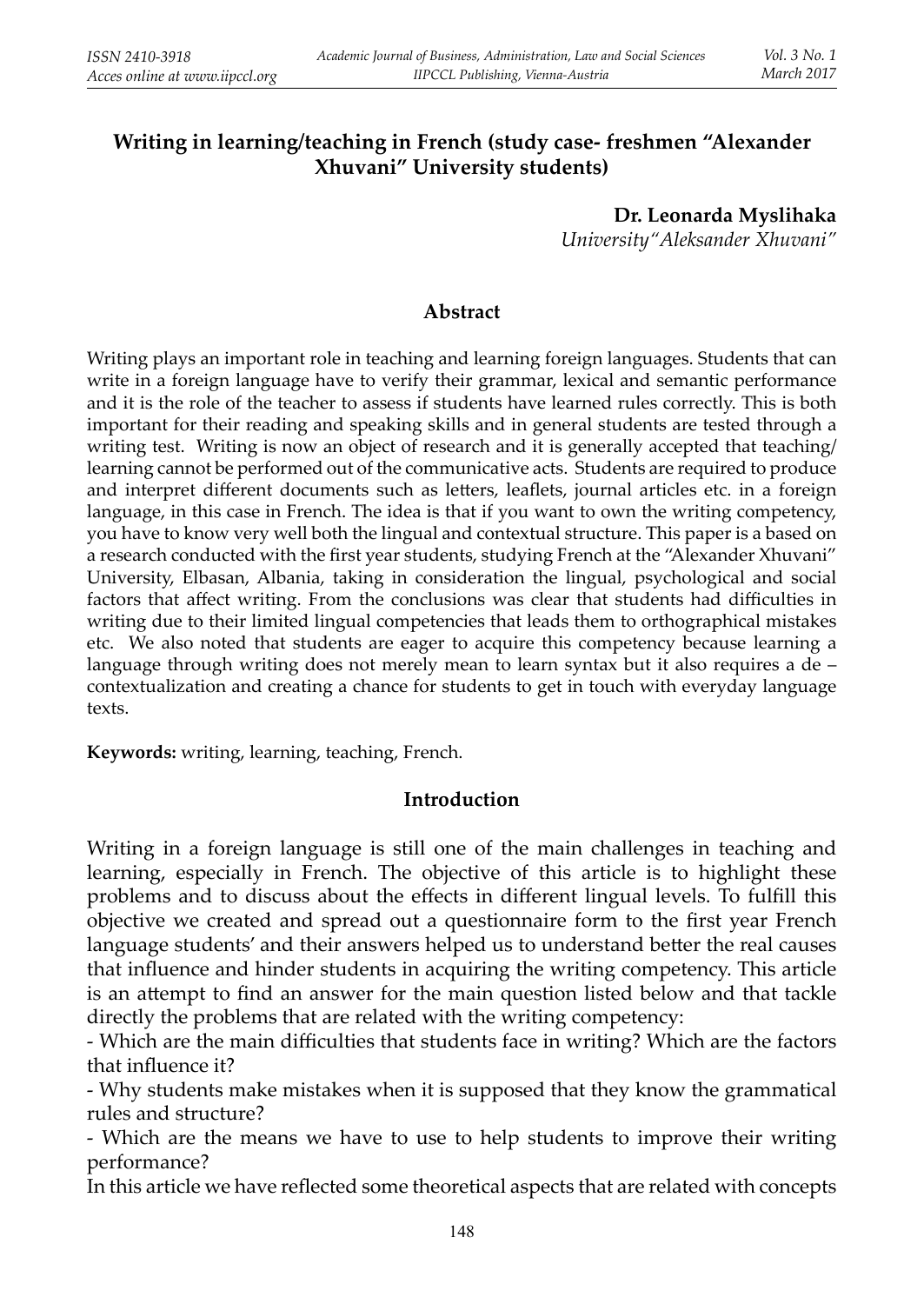of writing skills, focusing especially in textual grammar, the text, the discourse and texts' typologies. We have treated some other concepts such as:

- Writing in foreign language (French); importance of in the pedagogical approach)
- Textual characteristics in French, as a foreign language;
- Theoretical difficulties in writing;
- Working methodology;
- Interpretation and result analysis.

## **Theoretical aspects on writing and writing skills**

Writing is a broad and old concept that exists in different forms and is practical for numerous purposes. In this article we will try to discuss about how writing is produced in school and to better define this concept we have relied on the lingual vocabulary and lingual sciences:

*Writing is the antonym of speaking* 

Writing is a "way of introduction of the spoken language through graphical signs". According to Yves Reuter: "Writing is a social practice, historically built, including action and conflictual tendencies of knowledge, values and operations through one or more subjects that want to produce structural lingual meanings through the help of a mean, in a given social- institutional space (Yves Reute:1996). For Christine Barré De Miniac, writing is considered as "a mean of expression, an activity that moves the individual in his affective and personal dimension" (De Miniac, 2000:19). Writing "is in a way, saying, discovering: discovering emotions, feelings, desires or conflicts". While for Josette Jolibert, writing "fulfills the aims, understand cases, changes based on the situation, guarantees communication, storytelling and protecting traces" (Jolibert, 1994:11).

For the teacher/ lecturer, teaching to students writing skills, means to teach to them how to produce texts in real communicative situation, while for pupils/ students, writing means to have a strategy to produce texts because writing consists not only in the lingual baggage but also in the reflection, selection and reasoning of the material.

# **Textual grammar**

Textual grammar is a branch of linguistics that was developed in the end of 60', as "textual linguistics. It does not describe lingual facts according to classes but it explains everything based on a functional perspective. This means that it takes in consideration "phenomena that lead to textual coherence coming from the postulate that a text is not a mere continuity of phrases, but a specifically lingual unit". Its study object is to define the connection between structure of phases and the context in which they are used. Generally speaking we can say that textual grammar defines the elements that make this text coherent or not.

## **The text**

Gerard Vigner agrees that "in a first look, the written text should be considered as a modality of language use with the aim of reassuring communication between two or more communicators (Vigner, 1979:10). The last one is the transition of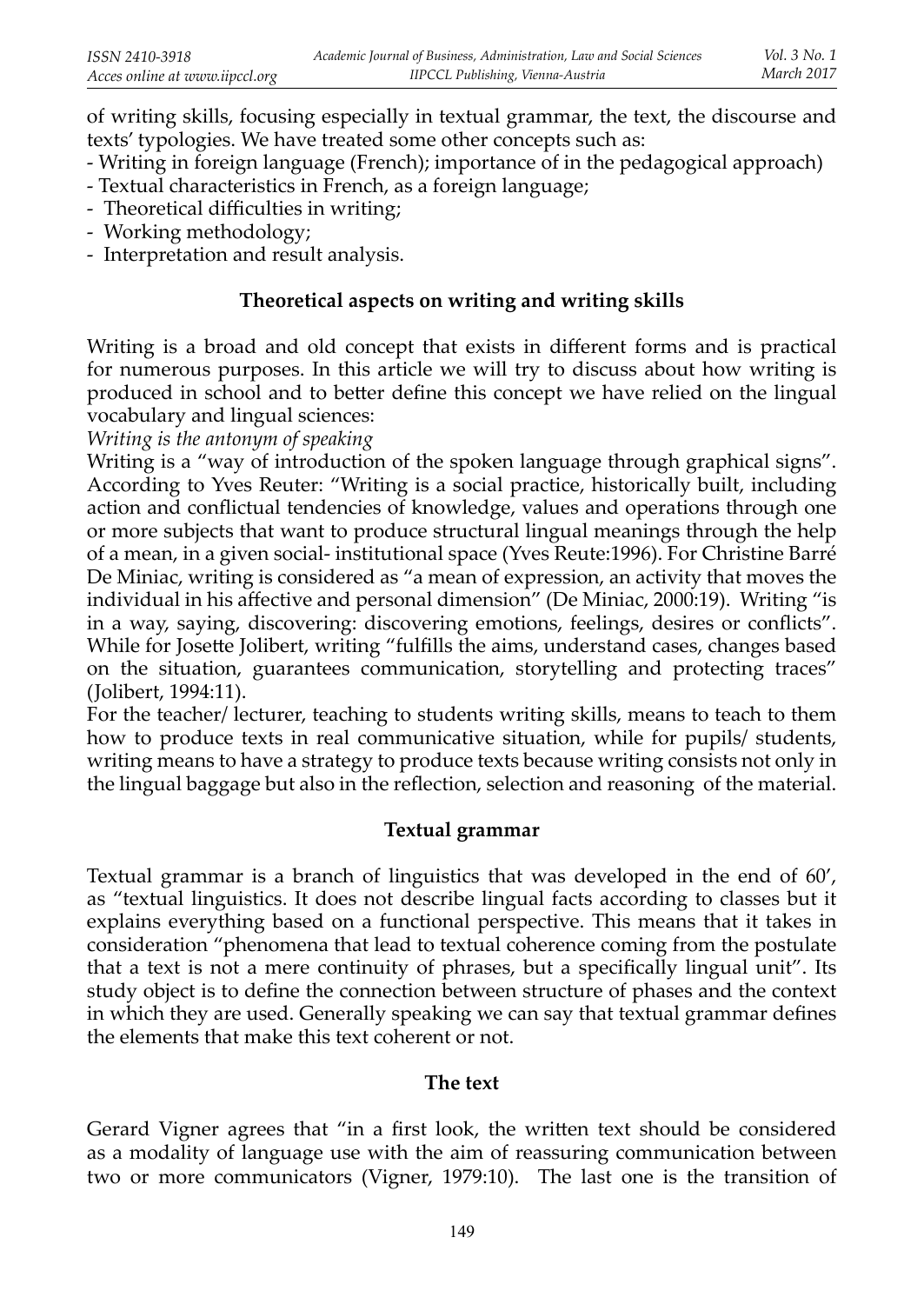the message to inform, react and experience a feeling, a system translated in signs functioning according to a known code by all communicators/ speakers. He says that in the moment of text editing, the writer develops a monolog and he has to refer only to the graphical form of the language, explain all the elements of the message and foresee the reactions of its readers. From the other side, Jean Michel Adam has shown special interests for the text and he has defined four organizational plans for it (Adam, 1997:23-34). The first refers to the aim of the author; the second has to do with different enunciation: written speech acts, actual discourse, non- actual speech acts, logical discursive acts and poetical one. In the third plan stands the semantic cohesion while the last one is the textual relation such as (the title, subtitle, punctuation, thematic progression and morpho-syntax etc.). Hjelmslev, gives another and broader definition of the word text, describing it as a declaration or discourse, written or spoken, long or short, old or new (Dubois, 1994:482). For example: Stop! Yes or no, are considered texts as well. While N.E.Enkvist adds that every text that achieves to cause a process of interpretation in a given situation, is considered to be successful (Enkvist cité par Tomas, 2002:17).

### **Discourse**

In the lingual science dictionary authors give some definitions for this word (J. Dubois, 1994:100).

The first definition is that discourse is the synonym of the word: "Language put in action, spoken by the speaker". Secondly, it is an equivalent with the declaration: "an equal or superior unit that creates a message with a beginning and an end". Rhetorically, discourse is the development of speaking with the aim of finding a reaction by the other speaker; it is a "continuity of the development of speaking as a mean of persuasion, structured according to strict rules". Nowadays the discourse represents all speech acts compound by units, organized coherently and defined as <sup>a</sup>"*superior speech of act, considered and analyzed within the structure*". J.M.Adam has highlighted the importance of the context in producing a discourse, saying that it is characterized by texts and its existence in a real communicative situation. That is why he has proposed some formulas to better define the term "discourse" (Adam 2000: 28).

"Discourse= text+ and condition of production"

"Text= discourse – the condition of production"

# **Typology of texts**

Typology of texts has gained much attention by many theoretical schools of thought. It is based on some clear criteria that facilitate classifying a text in relation to the others. Dominique Maingueneau agrees that "it is necessary to take in consideration the typological factors in the moment when the knowledge about the textual constituency is quite relative in relation to other texts attached to it" (Maingueneau, 2000:144). The criteria of classification are changeable and vary from one case to another and the diverse typologies are often a product of criteria such as: the functional goal, the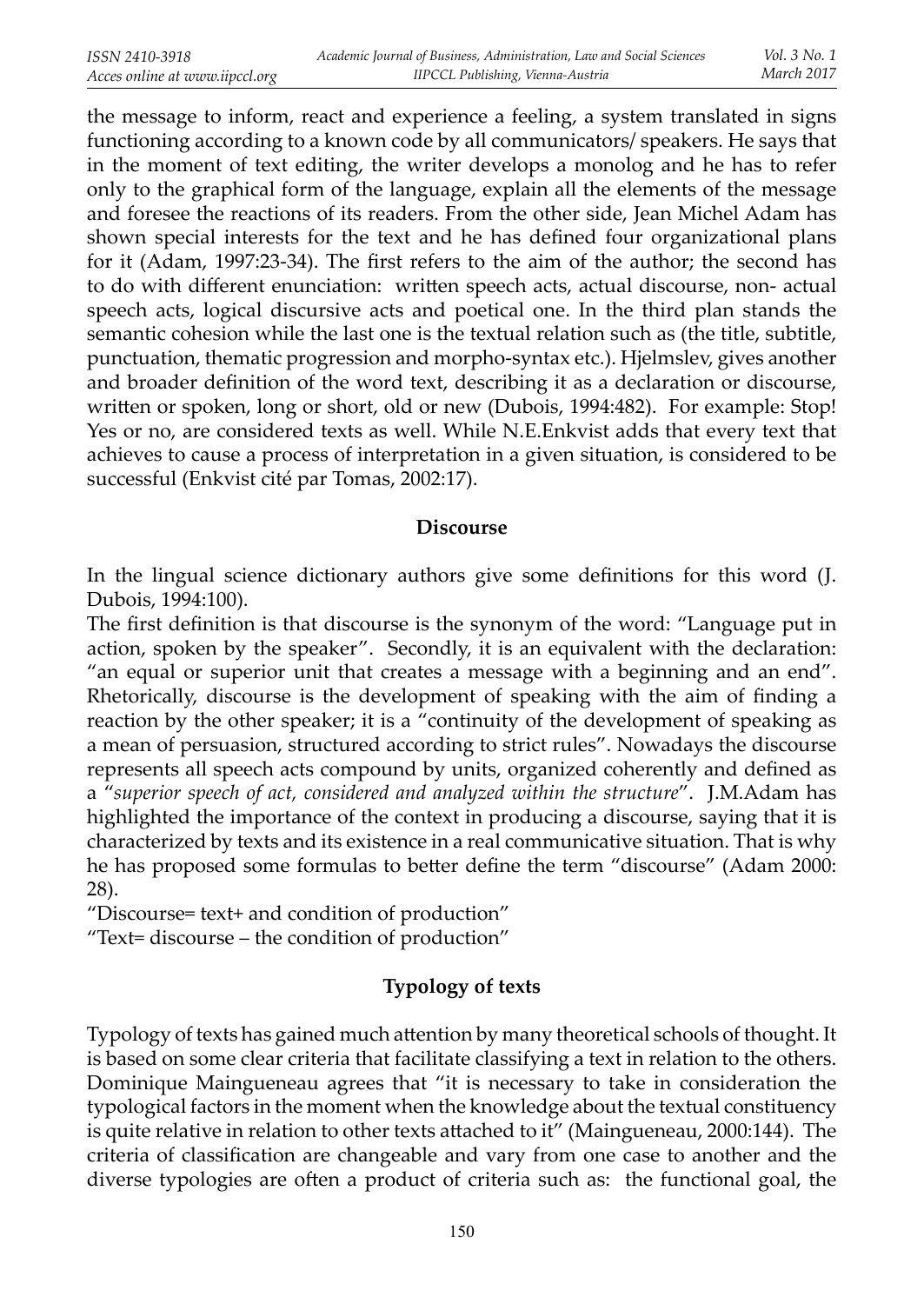situation and the pragmatic aspects of communication, the themes and the formal organization. Among all these we chose two: the continuing typology elaborated by J.M.Adams that collect some structures and enunciations of Benveniste who defines texts based on some specific communicative circumstances.

## **Writing in a foreign language***The importance of writing in the pedagogical approach*

The act of communication is one of the milestones of teaching and learning a foreign language. But we do not have to forget the biggest preoccupation of the methodology and pedagogy which is teaching students to express themselves verbally and being capable to write in a foreign language during lesson classes. The road to achieve this goal is long and quite difficult because some methods decide the proper pedagogical approach while others put attention on some different components of the school environment: interaction, representations, the importance of language being studied, teaching objectives etc. What we are interested in is the fact that in different methods or approaches, the status and importance of writing is unstable. That is why we are focused in the altering ways between the spoken and writing acts, which are traditionally opposed to each other (Conseil de l'Europe, 1979:7).

Writing and speaking are two powerful lingual elements and it seems that the first dominates the second, but today thanks to technology this report has changed, because we continue to listen to the last voices through means of technology. The first method empowers writing while the second seem to give more power to spoken language; what we should remember is that each approach protects its main theoretical framework that affirms the choice they have made. In the lines below we will present briefly some main approaches and we will mention the biggest didactical tendencies that are related with this issue. The traditional and communicative methods, as two fundamental didactical approaches, are quite important because they are focused in the spoken and written variables of learning and teaching a foreign language, the French language in our case. According to G. Vigner: "writing does not possess a lingual status itself because it has lost its dominant position it held in the traditional school. It is nothing but a subject of the spoken language (Vigner, 1982:10).

Other methods give more importance to writing in the teaching process and we are more into the communicative approach, where writing continues to gain more and more importance, because communication is not only about speaking. Learning how to write is nothing but a way how to control speaking and according to S.Moirand, in his work "Writing situations" he says that: "teaching how to write is to learn how to communicate through the text" (Moirand: 9).

Other approaches try to balance their role, giving the same importance to writing and speaking, something that makes us think about the cognitive approach that gives a special role to writing and tries to create a balance between speaking and writing in teaching and learning foreign language (Bibeau 1986).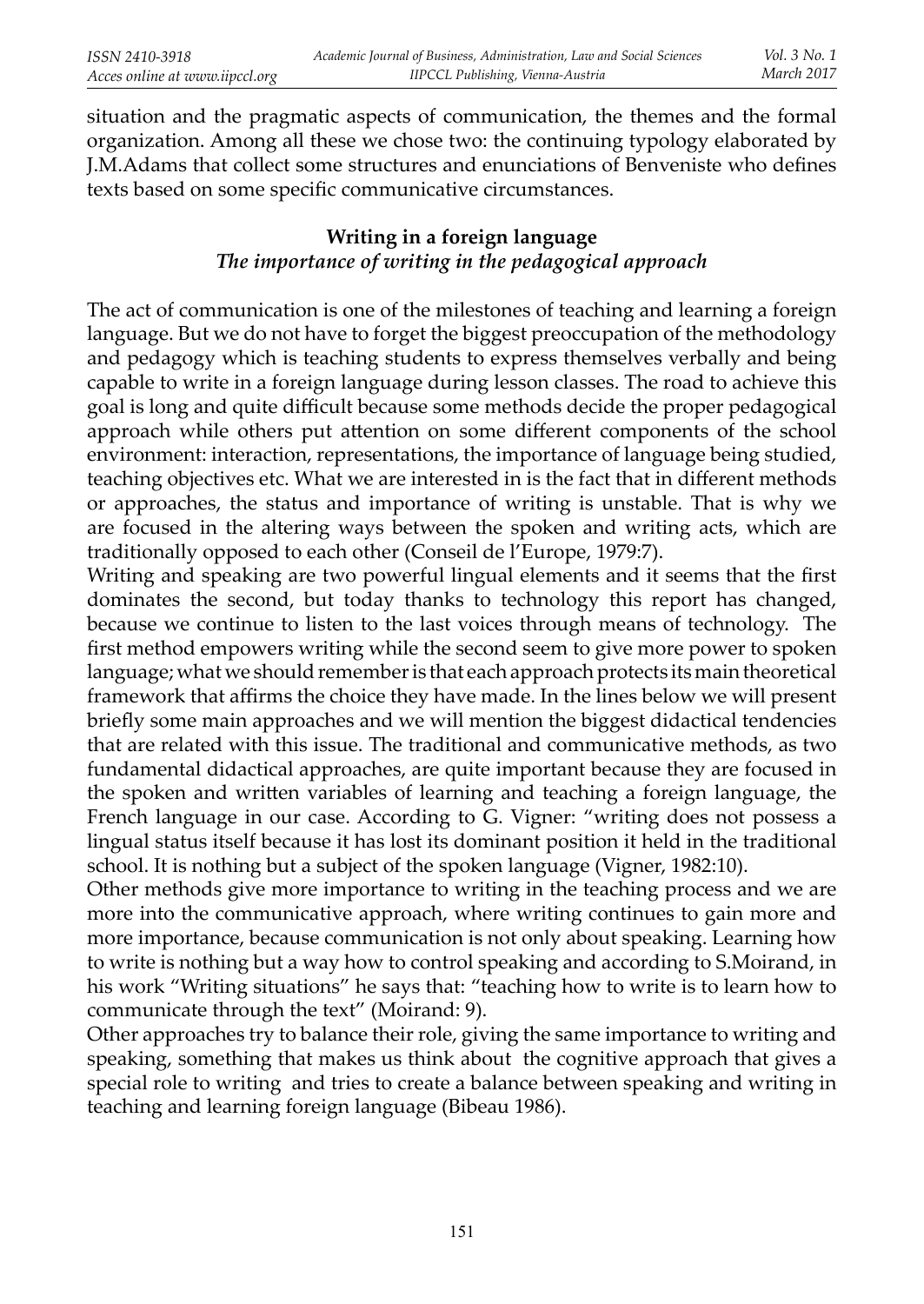## **Characteristics of French written texts, as a foreign language**

# **Les caractéristiques des textes écrits en FLE:**

Main characteristics of French written texts are listed below:

- Written texts are shorter: especially the texts written by Hall and Silva, showing that produced texts by students are generally short (Hall, 1990: Silva, 1992) (C, Raymond. P.M, 1999: 64). They say that these short texts have little information and less content.
- -Limited lexical vocabulary: Connors says that the vocabulary used by students is relatively small and you can find that many words are often repeated (Connor1987: 64).
- A simple syntax: Texts in foreign language are characterized by a simple syntax in comparison to the mother tongue; less conjunctions as is affirmed by Woodley (1985) and Scarcella (1984), in their research on foreign language. Carson and Scarcella further affirm that expressing oneself in a foreign written language seems to be difficult and students are obliged to use a simple language and syntax (Carson, 1988: Scarcella, 1984).
- -More mistakes: Hall affirms what we already know that writing in a foreign language produces more mistakes, especially when we refer to the form of the text more than its syntax.

## **The writing process in a foreign language**

Speaking about the process of writing in a foreign language, Cornaire and Raymond say note that:

-It takes a longer time to write: students of foreign language dedicate more time to the writing process, to verify what they have written, pronunciation and grammatical rules. Generally speaking they face more difficulties in expressing and translating their thought and opinion in the foreign language from their mother tongue. Hall (1990) says that students also admit to spend some amount of time in editing what they have written  $(C,$  Raymond. P.M, 1999:64). He noted that it takes longer time to edit a text written in foreign language because they have to correct grammar and lexical mistakes.

• A limited number of strategies: a considerable number of writers have a limited number of strategies that are often collected and used to produce a short text. Said this they only write for themselves, same as the unknown writers in their mother tongue.

• A limited lingual competency: research has shown that it exists a minimal level of lingual competency that plays an important role in learning a foreign language, even though it is not absolute and can vary from one student to the other.

# **Theoretical difficulties in writing**

Writing is a complex activity that coordinates many intellectual and interactive operations. Said this, students are aware of the difficulties they have to face when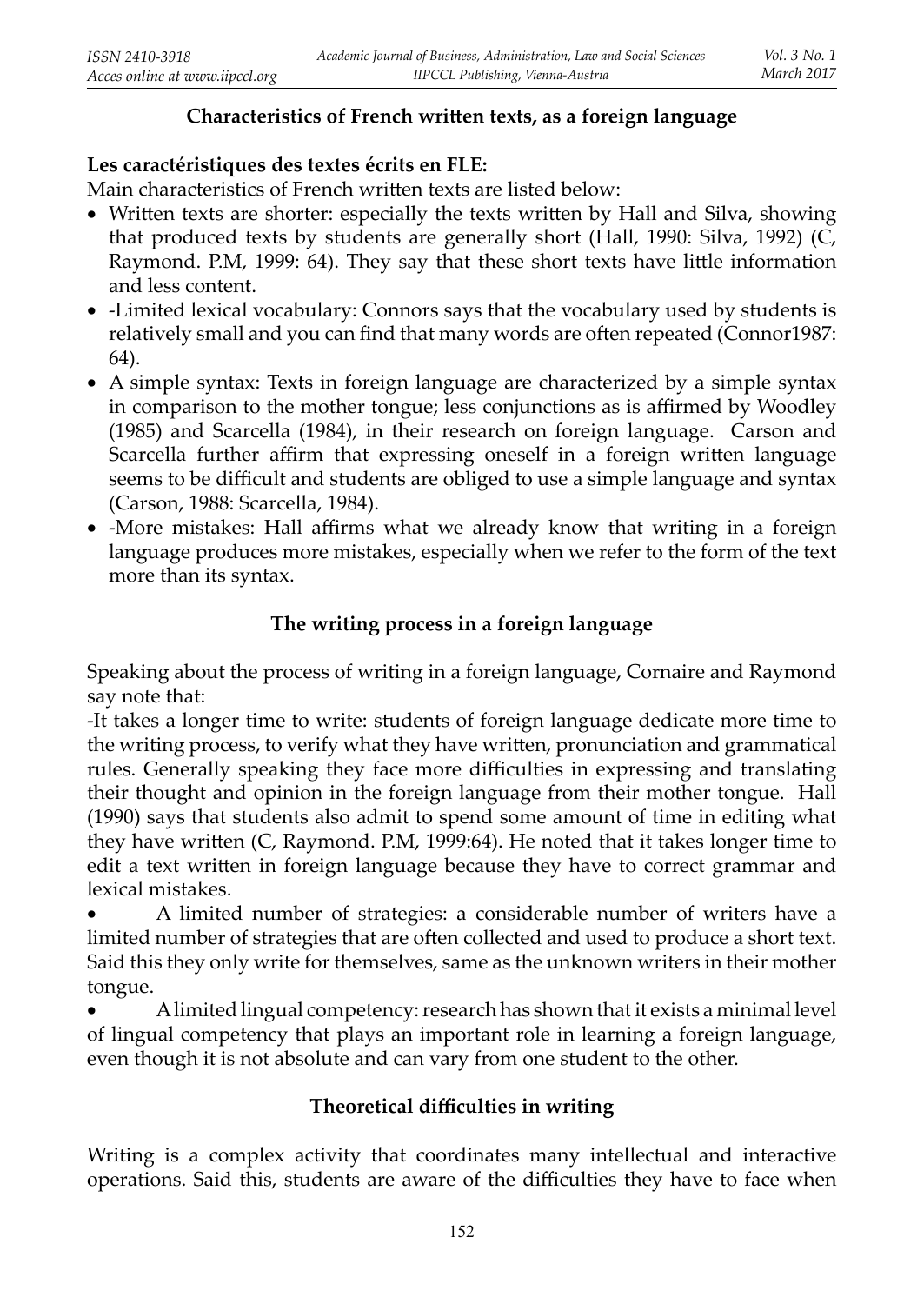performing writing. Owing the writing competency means to own the inner structure that helps you to articulate clearly the ideas, to possess a rich lexical baggage but most importantly to possess writing skills.

## *Typology of mistakes*

All writers find common mistakes when they edit their texts, mistakes that are to be found in the work of students during their academic years as well. They are obstacles to the communication process and for this reason we found reasonable to remind some of the most common mistakes, divided in 6 main categories such as: syntax, lexical mistakes, grammar mistakes, semantics, punctuation etc. Mistakes mentioned in the category of lexical mistakes are: stress, word endings, double letters, prefix and suffixes, apostrophe and capital letters.

#### *Writing rehab*

 Learning French in our classes means to learn a language in the perspective of a foreign language because the students have to face themselves verbally and socially with this lingual reality and the only contact he has is the written one. Teaching French as foreign language makes you use the text inevitably (texts can be written by authors or produced by students themselves). This testifies that class work gives more space to the textual analysis. If we read the program and official instructions, we can see that students have to be autonomous in relation with the language. The actual teaching methodology aims to install communicative competencies and proposes a process based on the student without leaving aside writing techniques. Said this, writing is thought to be an essential skills when learning and/ or teaching French as a a foreign language in Albania.

## **Describing the textual corpus and working methodology**

Foreign language classes are always heterogeneous in terms of the social life the students conduct but the social, familiar and psychological factors they come from are unknown. It is the duty of the teachers as principal actors with direct relationship with students, to teach them the foreign language, taking in consideration the competencies and strategies that are part of their communication. In parallel, the activity of producing texts becomes an integral part of teaching process and follows the same conditions that lead to higher level textual productions. The research sample created for this paper is compound by the first year students, studying French and Italian, at the "Alexander Xhuvani" University, Elbasan, Albania. It is compound by 30 students and the period when the study was conducted is the previous academic year 2015-2016. We have analyzed their writing works during this academic year and to better assess the difficulties they have faced we have compiled a questionnaire, filled in by them. We have firstly used the descriptive method and then the analytical method, so we could better assess and avoid possible mistakes made by the students.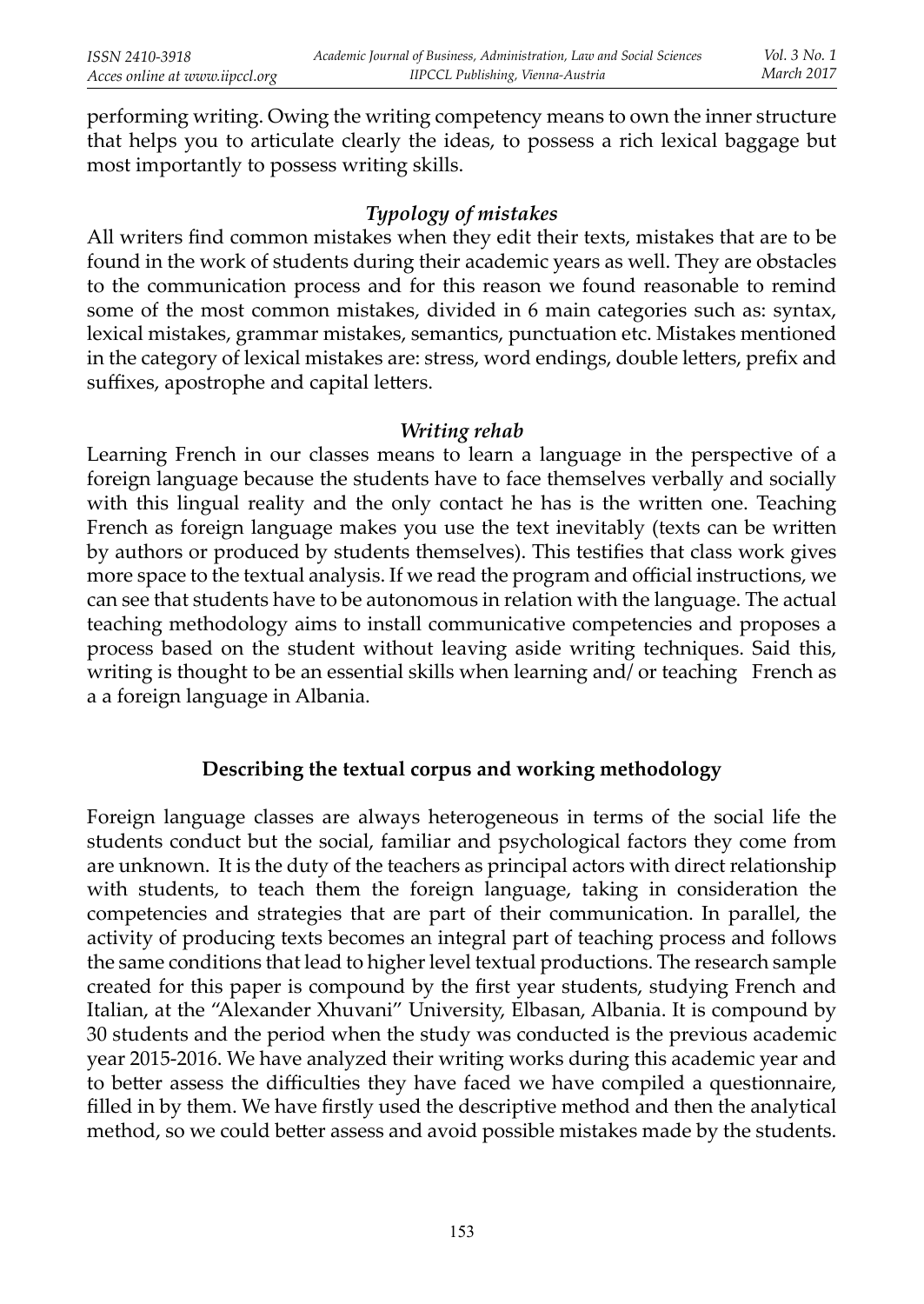# **Analyzing and interpreting results**

# **Question 1:- Do you speak French fluently during lesson classes? Yes/ No**

**Yes** 20%

**NO** 80%

1. As it is revealed by the data, only 20% of the students accept to speak fluently French, while 80 % of them say they don't, even though they are in the same class, age and learn French using the same method and teachers.

## **Question 2: - Do you watch French TV channels at home? Yes/No**

**Yes** 30%

**No** 70%

2- Only 30% of the students declare that they watch French TV channels at their homes, revealing a small percentage of them who are really interested in learning French or know more about the French culture. The rest, 70%, of the sample says that they don't watch TV shows in French.

# **Question 3: - Do you visit the library? (To read books in French) Yes/No**

**Yes** 25%

**No** 75%

Same, students showed a huge lack of interest in reading books in French and only 25% declared to have visited the library for this reason.

## **Question 4: - Reading in French is something you find: easy, somehow difficult or diffi cult**

Easy 20%

Somehow difficult 30%

Difficult 50%

The answer we had, show that students face difficulty in writing, because a student who reads texts with difficulty will face more challenges in writing a coherent text. Rules that are used for speaking a language are almost the same as the rules of the written language.

# **Question 5: - How do you evaluate the activity of producing written texts at the** university? Do you think it is easy, somehow difficult or difficult?

Easy 15%

Somehow difficult 10%

Difficult 75%

From the answers we can affirm that students consider writing to be a difficult activity so if we want to have a higher writing level, we as teachers have to be more engaged and collaborate more with students because it is important to create a solid lingual basis, especially in the first academic year.

## **Question 6: Where do you think lays the problem? (Grammar, lexical aspects, vocabulary, topics)**

Grammar 40%Lexical 30% Vocabulary 15%Topics 15%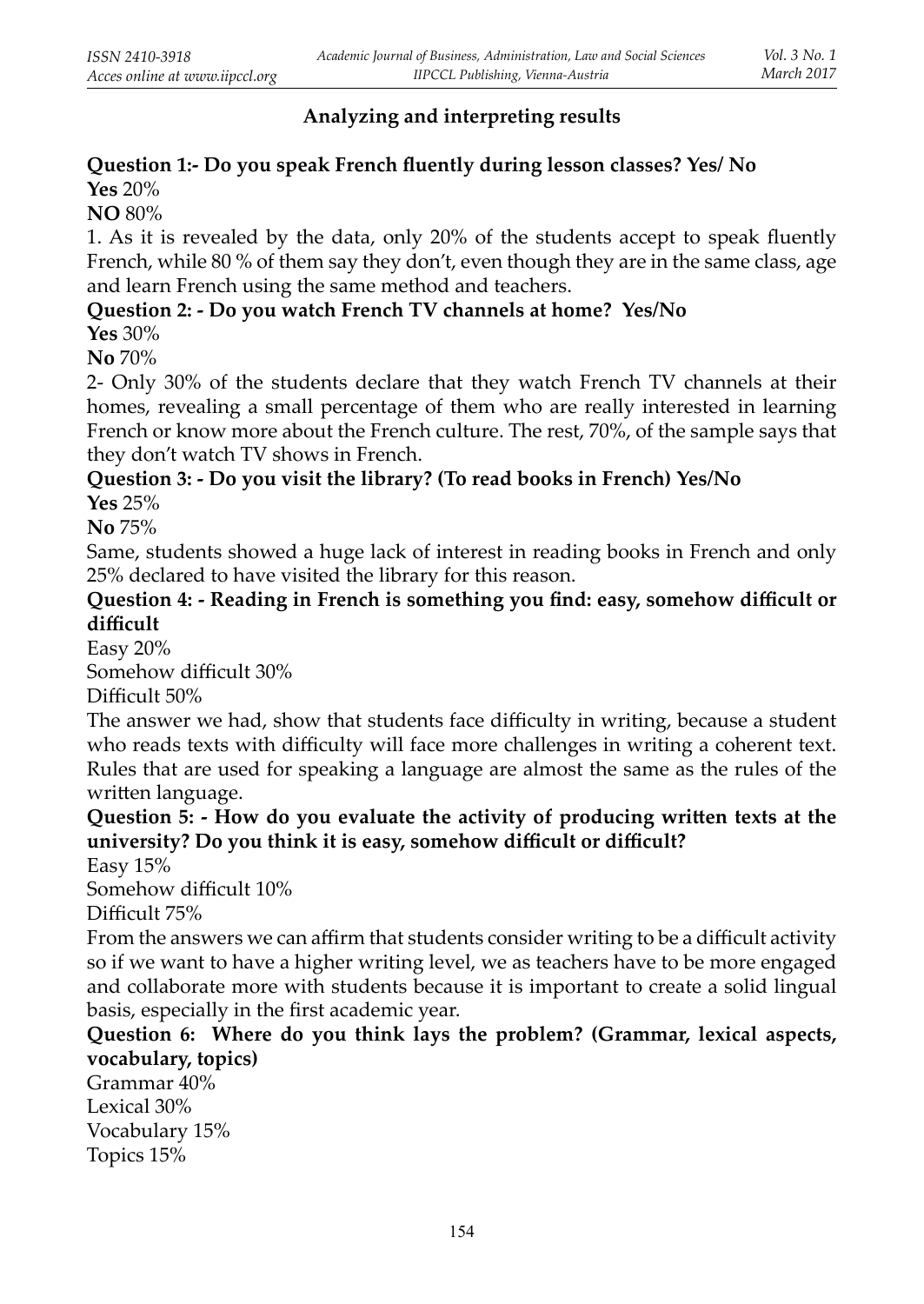Students think that grammar and lexical aspects of the language are the most problematic ones, saying that writing is a difficult task that requires a special attention by all lingual components (grammar, lexical and semantics etc.)

## Question 7: - What do you do when you face difficulties to write a text?

-Do you ask your professor?

-Do you try to resolve it yourself?

-You don't do the task?

- Do you ask your professor? 50%

-Do you try to resolve it yourself? 20%

-You don't do the task? 30%

 We notice that students tend to collaborate with their professors when they have difficulties to finish a task. But on the other side, professors know what the problems their students face are. That is why they have to be ready to find a solution based on researches that can improve students' performance when dealing with writing group or individual tasks.

**Question 8:** - what are the reasons for facing these writing difficulties?

-Because you do not understand the request?

- Because you do not know writing strategies?

-Because your lingual baggage is not sufficient?

-Because you do not achieve to understand during the lesson classes?

-Because you do not understand the request? 10 %

- Because you do not know writing strategies? 50%

-Because your lingual baggage is not sufficient? 30%

-Because you do not achieve to understand during the lesson classes? 10%

 This question is quite important because the answers show us that 50% of the students are not that familiar with writing techniques and 30% of them do not possess a rich lingual baggage. This is the reason why they have difficulties in producing a text, especially in their first academic year.

## **Conclusions**

The writing task is a complex activity performed by students and that in consists in writing down their ideas or fulfilling the tasks given by the teachers. There are three main factors that influence students and that are directly related with the practices of producing a text in French. Firstly, they are not motivated enough to fulfill the tasks given by the teachers of French because they think that learning English is much more important and profitable. That is why they do not do anything to improve their lingual level. Secondly they do not have sufficient lingual knowledge to finish written task. Thirdly, students of the first academic year tend to have more difficulties to write a text due to the limited lingual baggage and having little information about grammar rules or writing techniques. Students tend to spend less time practicing writing skills and when they do they tend to make many mistakes in grammar, semantics or using poor vocabulary. That is why it is important for students to learn more about the writing techniques and to minimize their mistakes. We would also advise students to possess and use a French dictionary, as the only way they can